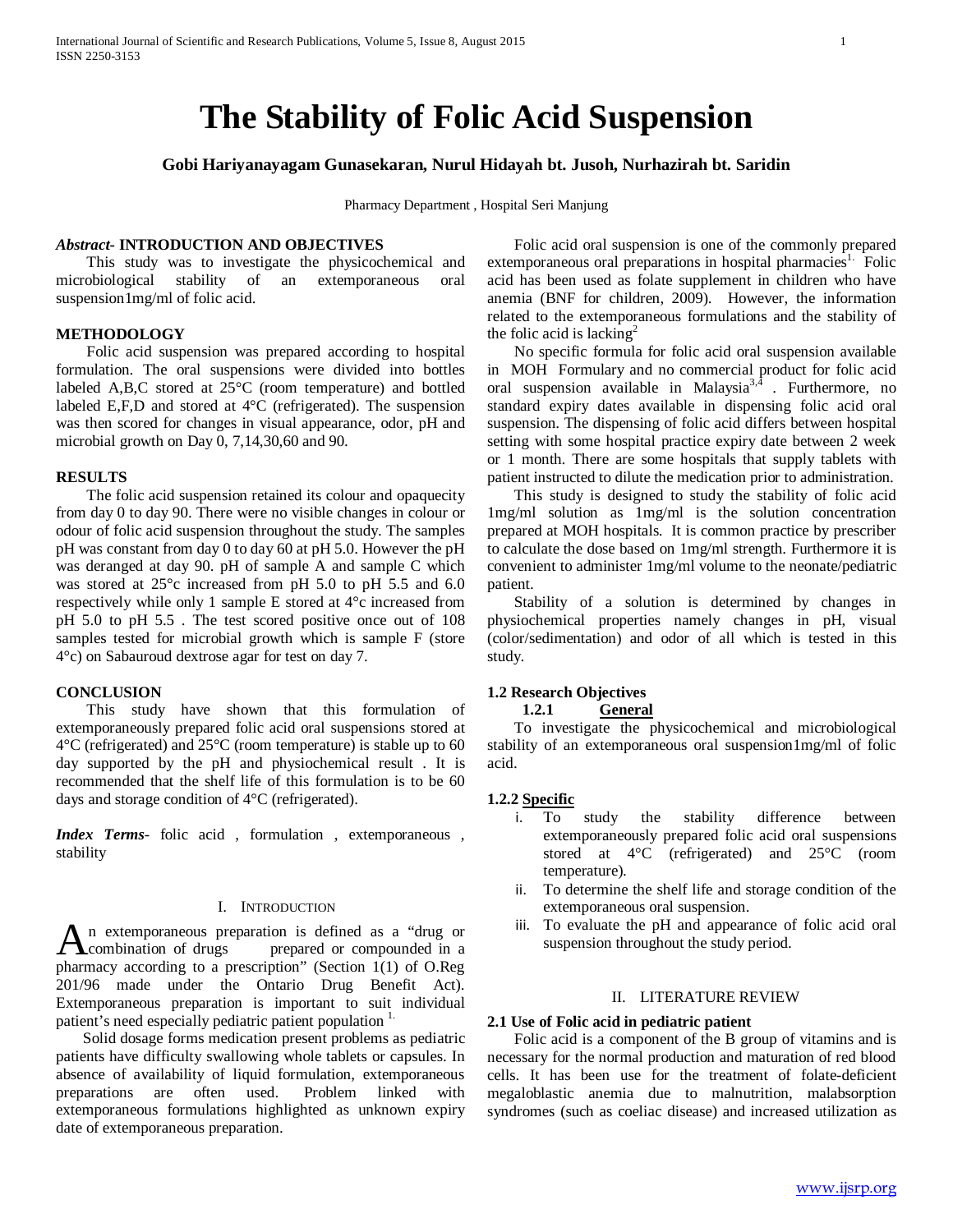in pregnancy. In woman planning for pregnancy, folic acid was also used as prevention of neural tube defect<sup>5</sup>.

 For young children a more suitable dosage form should be used. The dose for folate deficient megaloblastic anemia is 5mg daily for 4 months and the maintenance is 5mg every 1-7 days. For hemolytic anemia and metabolic disorders the dose is 2.5mg-5mg once daily <sup>6</sup>.

 It is common practice to prescribe pediatric patient with folic acid suspension as vitamin supplement for general wellbeing.

# **2.2 Practices and Problems associated with Preparation of Oral Liquids**

## **2.2.1Chemical instability**

 Drugs in extemporaneously prepared liquids may be susceptible to chemical reactions leading to degradation. The most common reactions are hydrolysis, oxidation and reduction. Usually the reaction rate and type is influenced by solution pH. Preparations made from tablets contain excipients such as binders and disintegrating agents in addition to the active drug. These excipients may reduce chemical stability by changing the pH to a value at which more rapid degradation occurs<sup>7</sup>

A study by Manzur UI $<sup>8</sup>$  has shown that folic acid is stable in</sup> aqueous solution between pH 5 and 8. On the other hand, Dick and Coworker<sup>9</sup> reported that negligible decomposition occurs on autoclaving folic acid solution for 15 minutes at 121°C at pH 5 to 10.

#### **2.2.2 Microbiological Instability**

 Microbial growth in an oral liquid may cause foul odor and turbidity and adversely affect palatability and appearance. High titrates of micro-organisms may be hazardous to health especially in very young or immunocompromised patients. By-products of microbial metabolism may cause a change in the pH of the preparation and reduce the chemical stability or solubility of the drug. Consequently the drug must also be stable at this pH. Effective preservative systems require rigorous evaluation which is seldom performed on extemporaneous formulations<sup>7</sup>

## **2.2.3Physical Instability**

 Extemporaneously prepared oral suspensions may be susceptible to sedimentation of insoluble drug causing caking. Difficulty in re-suspending the drug or rapid sedimentation following shaking can lead to erratic dosage measurement and this inherent problem with extemporaneously prepared formulations is of considerable concern. Refrigeration, whilst usually desirable to maximize chemical stability and reduce microbial growth, can also increase the viscosity of a suspension making re-suspension more difficult or cause the precipitation of active drug or preservatives. It is important to consider the effect on pH of all components of the formulation and the possible impact on stability

## III. MATERIAL AND METHODOLOGY

#### **3.1 Commercial Drug and Vehicle**

 Tablets containing 5mg of folic acid manufactured by Duopharma (Batch number: 131160, Expired: November 2016) were used for the compounding of folic acid oral suspension. The vehicle used is syrup Simplex manufactured by KCK Pharmaceutical Industries Sdn Bhd (Batch number: L1405011 Expired: May 2016).

#### **3.2 Extemporaneous preparation**

 Ground 140 tablet of 5mg folic acid using a mortar and pestle to form fine powder. Gradually add syrup simplex to levitate the fine powder. Continue mixing of powder and syrup simplex in the mortar until uniform paste is formed. Transfer the paste into a graduated conical flask. Rinse the mortar and pestle with syrup simplex and transfer the solution into graduated conical flask. Repeat the rinsing process until all the folic acid paste is transferred to the graduated conical flask. Add 14 milliliter of Raspberry essence into the graduated conical flask. Syrup Simplex was added into the graduated conical flask up to total of 700 milliliter. The suspension was stirred with a glass rod until a uniform solution was formed.

 Pour 100 ml of 1mg/ml folic acid oral suspension into 6 bottles of 120ml semi- transparent plastic bottles. Wrap the bottle with aluminum foil. Label 3 bottles as A, B and C and store at 25  $\pm 2^{\circ}$ C (room condition). Label the other 3 bottles as D, E and F and store at  $4 \pm 2$ °C.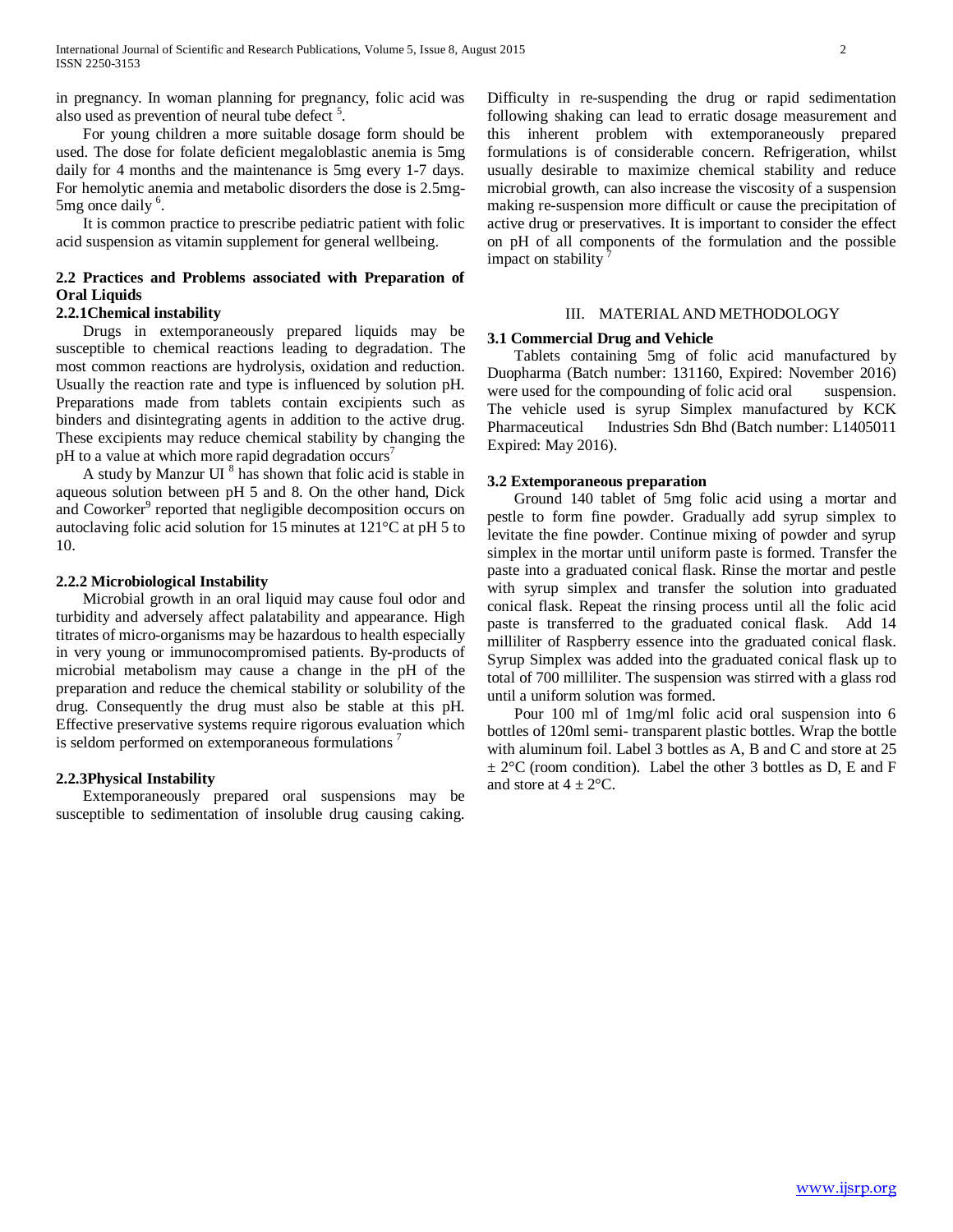## **Figure 1 : Packing of Folic Acid Suspension**



700ml of master batch was prepared and divided into 6 x 100ml bottle



## **3.3 Physicochemical Stability Studies**

 Examine 1mg/ml folic acid suspension on Day 0, 7, 14, 30, 60 and 90 for changes in visual appearance, odor, Ph. and microbial contamination.

## **3.3.1 Visual appearance Study**

 Examine the sample for changes in visual appearance. Score positive (+) for changes in visual Appearance and negative (-) for no changes in visual appearance.

|  | Table 1: Visual appearance of folic acid oral suspension |  |  |
|--|----------------------------------------------------------|--|--|
|  |                                                          |  |  |

| Time (Days) |  |  | 30 | 60 |  |
|-------------|--|--|----|----|--|
| 250C        |  |  |    |    |  |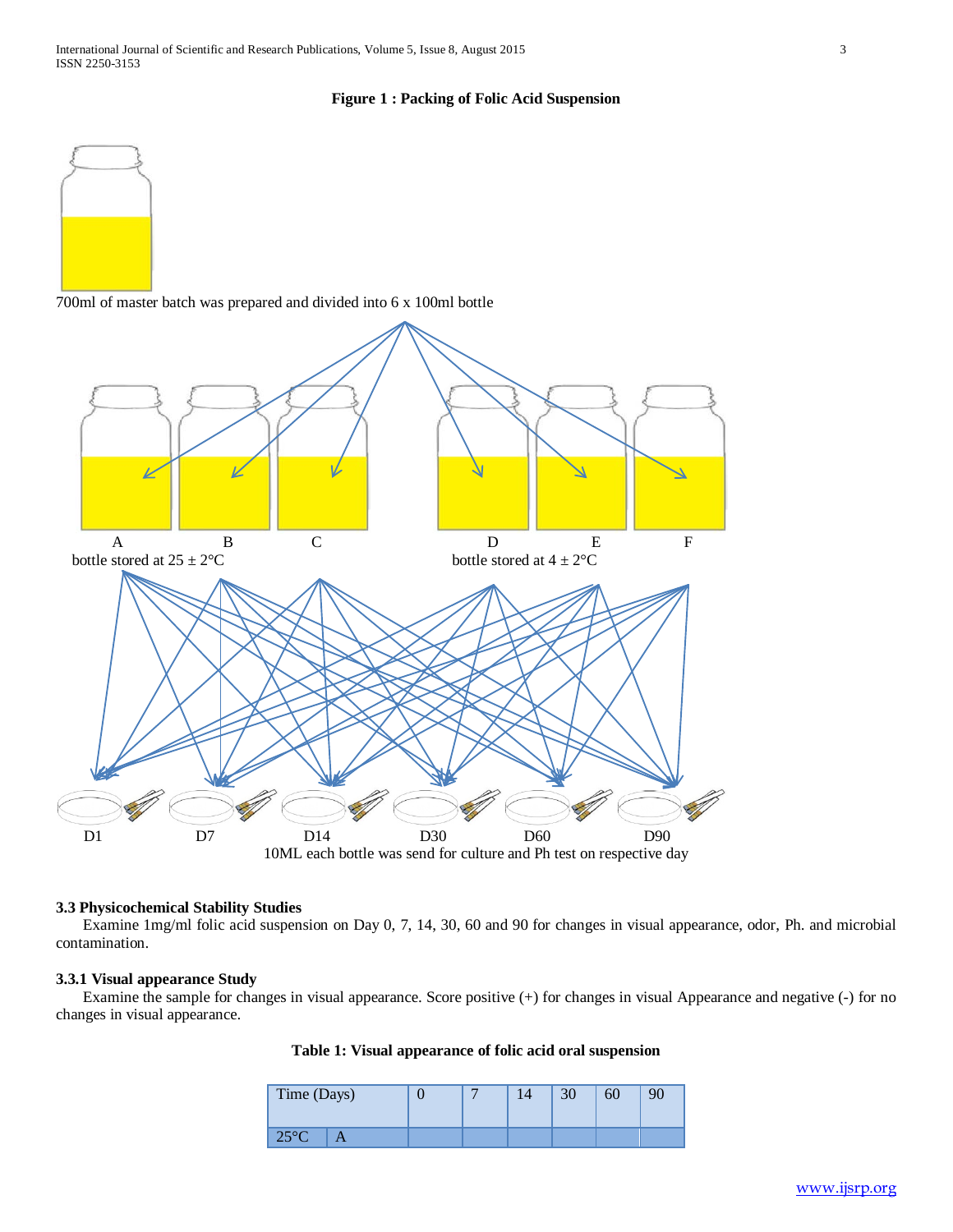| $\sim$ |  |  |  |  |
|--------|--|--|--|--|
|        |  |  |  |  |
| LY O   |  |  |  |  |
|        |  |  |  |  |
|        |  |  |  |  |

# **3.3.2 Odor Study**

Examine the sample for changes in odor. Score positive (+) for unpleasant odor and negative (-) for pleasant odor.

| Time (Days)    |                |  | 14 | 30 | 60 | 90 |
|----------------|----------------|--|----|----|----|----|
| $25^{\circ}$ C | A              |  |    |    |    |    |
| B              |                |  |    |    |    |    |
|                | $\overline{C}$ |  |    |    |    |    |
| $4^{\circ}C$   |                |  |    |    |    |    |
|                | Е              |  |    |    |    |    |
|                | F              |  |    |    |    |    |

## **Table 2: Odor of folic acid oral suspension**

## **3.3.3 pH Study**

 Transfer 5ml of 1mg/ml folic acid suspension from each bottle into a respectively labeled container .The samples pH will be measured by the Pathology department unit, Hospital Seri Manjung.

|                | л.           |  |    | л. |    |    |
|----------------|--------------|--|----|----|----|----|
| Time (Days)    |              |  | 14 | 30 | 60 | 90 |
| $25^{\circ}$ C | A            |  |    |    |    |    |
|                | B            |  |    |    |    |    |
|                | $\mathsf{C}$ |  |    |    |    |    |
| $4^{\circ}C$   |              |  |    |    |    |    |
|                | E            |  |    |    |    |    |
|                | F            |  |    |    |    |    |

**Table 3: pH of folic acid oral suspension**

## **3.3.4 Microbiological Stability Studies**

 The microbial test will be carried out by the Pathology department unit, Hospital Seri Manjung. Transfer 5ml of 1mg/ml folic acid suspension from each bottle into a respectively labeled container. Pathology lab will subculture the sample into blood agar, MacConkey agar and Sabauroud dextrose agar and incubates for 24-72hours. Score positive (+) for growth and negative (-) for growth absence.

| Time (Day)     |                | $\mathbf{0}$ | 17 | 14 | 30 | 60 | 90 |
|----------------|----------------|--------------|----|----|----|----|----|
| Blood agar     | A              |              |    |    |    |    |    |
|                | $\, {\bf B}$   |              |    |    |    |    |    |
|                | $\mathbf C$    |              |    |    |    |    |    |
|                | D              |              |    |    |    |    |    |
|                | ${\bf E}$      |              |    |    |    |    |    |
|                | ${\bf F}$      |              |    |    |    |    |    |
| MacConkey agar | A              |              |    |    |    |    |    |
|                | $\, {\bf B}$   |              |    |    |    |    |    |
|                | $\overline{C}$ |              |    |    |    |    |    |
|                | D              |              |    |    |    |    |    |

**Table 4: Microbial results of folic acid oral suspension**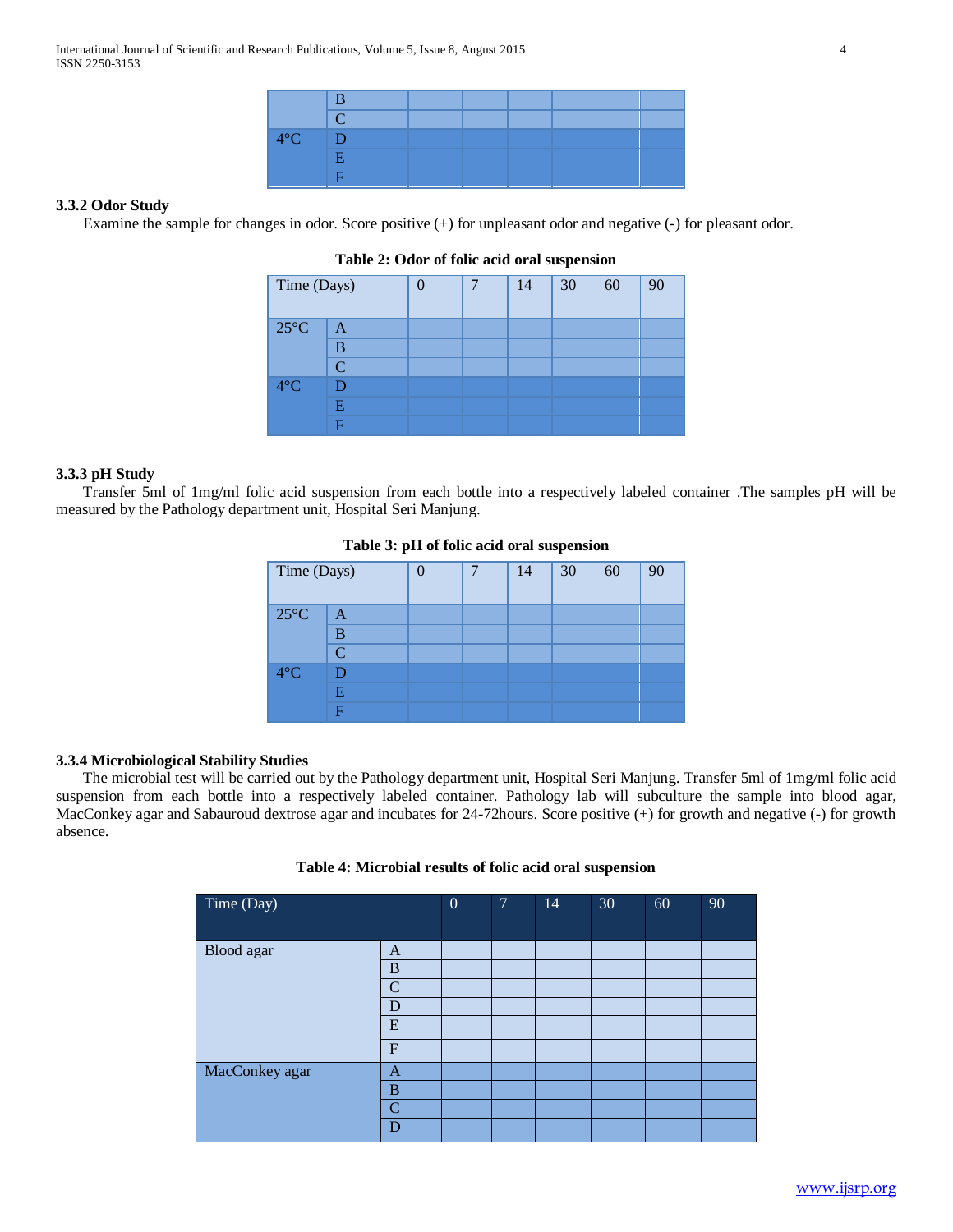|                    | E            |  |  |  |
|--------------------|--------------|--|--|--|
|                    | F            |  |  |  |
| Sabauroud dextrose | А            |  |  |  |
| agar               | B            |  |  |  |
|                    | $\mathsf{C}$ |  |  |  |
|                    |              |  |  |  |
|                    | Ε            |  |  |  |
|                    | в            |  |  |  |

# **3.4 Ethical consideration**

 Ethical approval will be obtained from the National Medical Research and Ethics Committee (MREC) of Ministry of Health (MOH) via the National Medical Research Register (NMRR).

## **3.5 Data analysis**

 The physicochemical, microbiological and analytical properties of extemporaneously prepared folic acid oral suspension will be presented as descriptive analysis.

## IV. RESULT AND DISCUSSION

# **4.1 Result of Physicochemical Stability Studies**

# **4.1.1 Result of Visual appearance study**

 The suspension was scored positive (+) for changes in visual appearance and negative (-) for no changes in visual appearance. Photographic evidence was taken on day 0, 7, 14, 30, 60 and 90. The suspension retained its color and opaquecity from day 0 to day 90(picture 1 - picture 6) .There was no visible changes in color of folic acid suspension throughout the study. There was visible accumulation of fructose crystal in the neck of the bottle and the cap (picture 7-picture 8) .The formation of the crystal is due to the dehydration of the residual of the suspension at this site**.** 

| Time (Days)    |        | 7 | 14 | 30 | 60 | 90 |
|----------------|--------|---|----|----|----|----|
| $25^{\circ}$ C | A      |   |    |    |    |    |
|                | B      |   |    | -  | -  |    |
|                | $\cap$ |   |    |    |    |    |
| $4^{\circ}$ C  |        |   |    |    |    |    |
|                | E      |   |    |    |    |    |
|                | F      |   |    |    |    |    |

**Table 5 : Visual appearance of folic acid oral suspension**

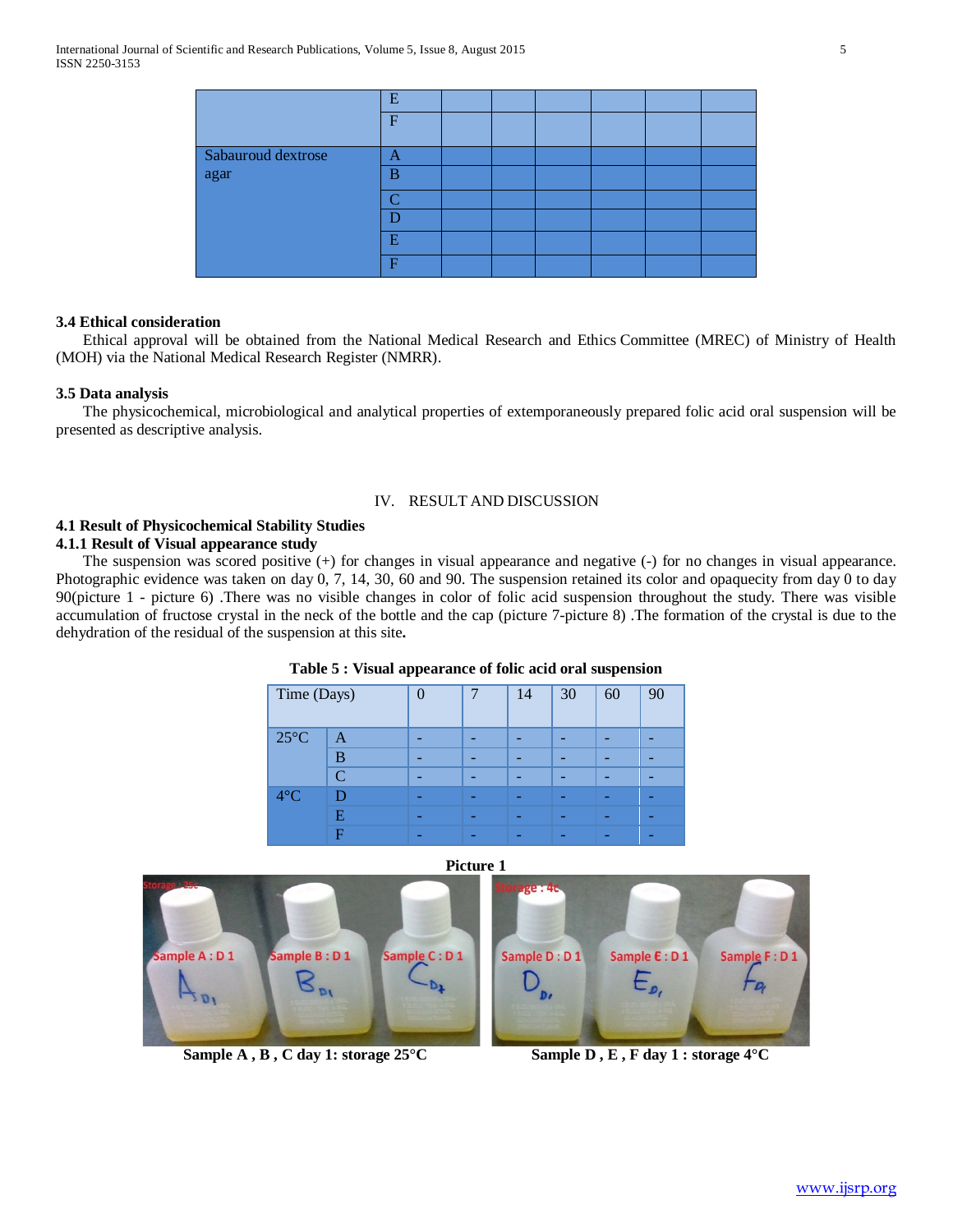





**Sample A, B,C day 14: storage 25°C** Sample D, E, F day 14: storage 4°C



Sample A, B,C day 30: storage  $25^{\circ}$ C Sample D, E, F day 30: storage  $4^{\circ}$ C



Sample A, B,C day 60: storage  $25^{\circ}$ C Sample D, E, F day 60: storage  $4^{\circ}$ C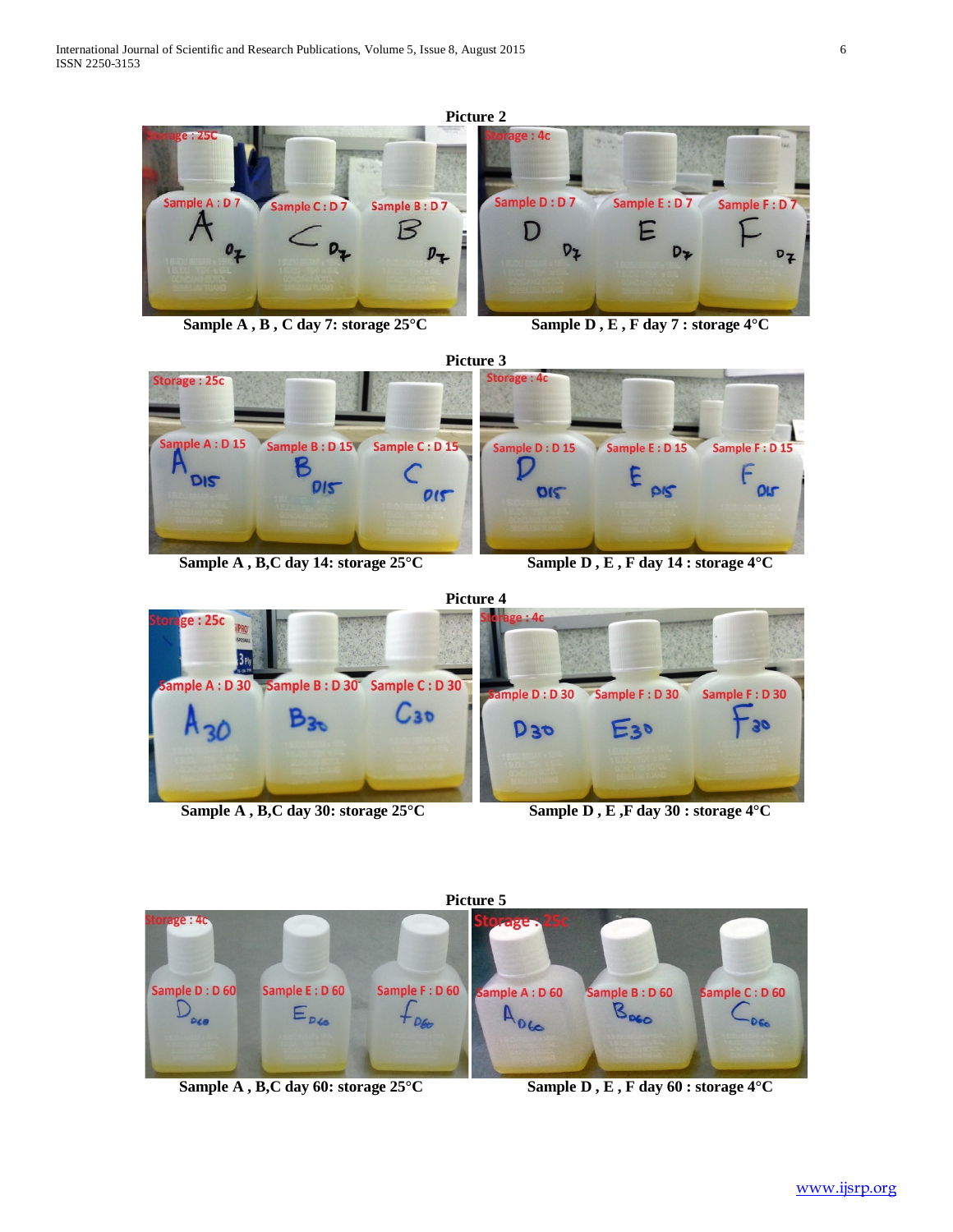

**Sample A, B,C day 90 : storage 25°C** Sample D, E, F day 90 : storage 4°C





 Formation of fructose crystal in the neck and on the cap of the bottle





 The Suspension was examined for changes in odor. The suspension was scored positive (+) for unpleasant odor and negative (-) for pleasant odor.

# **4.4.2 Odor Study**

| Time (Days)    |   | ⋂ | 7 | 14 | 30 | 60 | 90 |
|----------------|---|---|---|----|----|----|----|
| $25^{\circ}$ C | A |   |   |    |    |    |    |
| в<br>⌒         |   |   |   |    |    |    | -  |
|                |   |   |   |    |    |    | -  |
| $4^{\circ}$ C  | D | - | - | -  |    | -  | -  |
|                | E | - | - | -  |    | -  | -  |
|                | F |   |   |    |    |    |    |

# **Table 6: Odor of folic acid oral suspension**

 The suspension was smelled sweet raspberry throughout the study period. No changes in odor were noticed up to day 90 of the study. No changes in odor indicate the formulation will be palatable for 90 days and there was no bacterial growth in the formulation.

#### **4.4.3 pH Study result**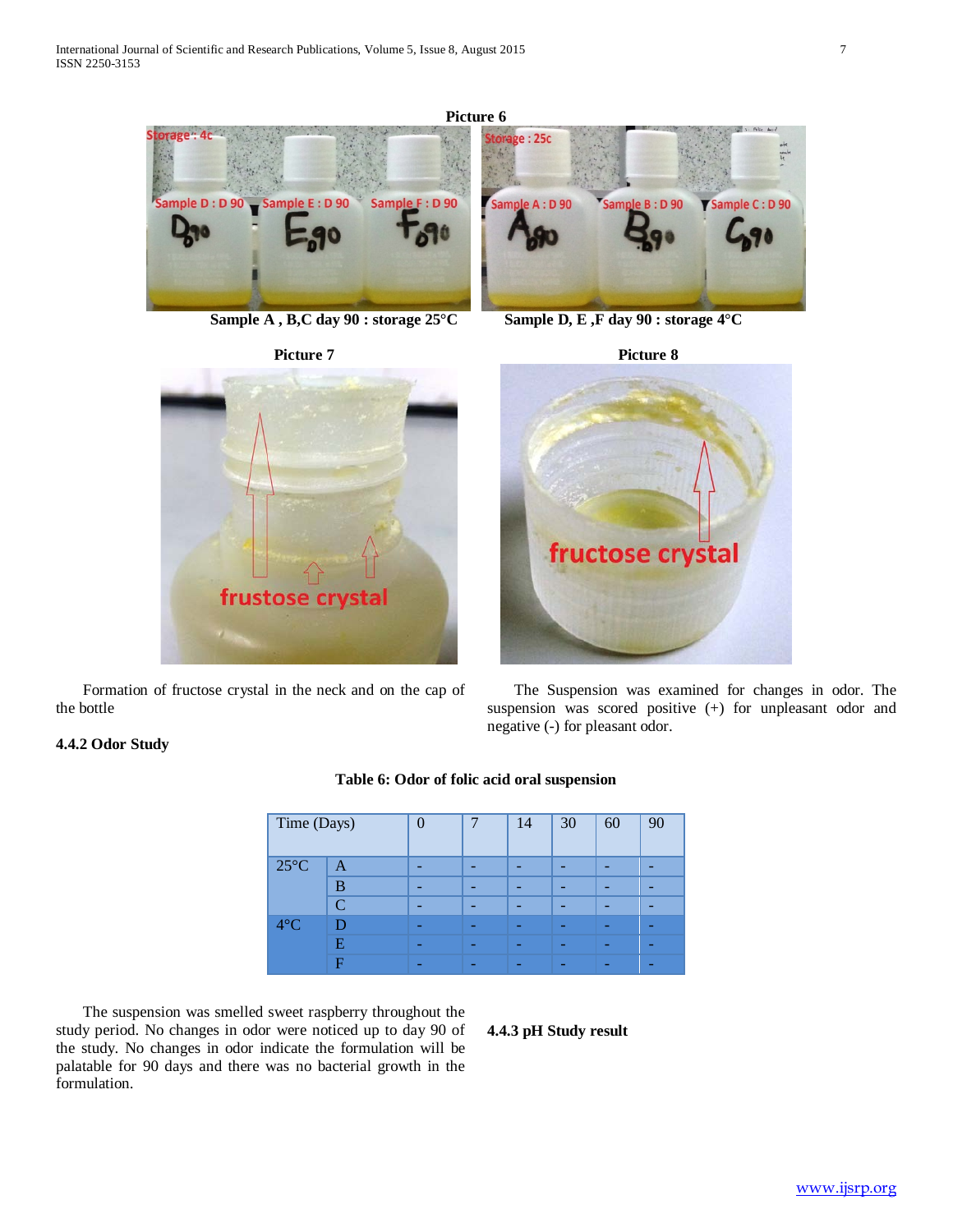| Time (Days)    |   | $\Omega$ | 7   | 14  | 30  | 60  | 90  |
|----------------|---|----------|-----|-----|-----|-----|-----|
| $25^{\circ}$ C | A | 5.0      | 5.0 | 5.0 | 5.0 | 5.0 | 5.5 |
|                | B | 5.0      | 5.0 | 5.0 | 5.0 | 5.0 | 5.0 |
|                | C | 5.0      | 5.0 | 5.0 | 5.0 | 5.0 | 6.0 |
| $4^{\circ}$ C  | D | 5.0      | 5.0 | 5.0 | 5.0 | 5.0 | 5.0 |
|                | E | 5.0      | 5.0 | 5.0 | 5.0 | 5.0 | 5.5 |
|                | F | 5.0      | 5.0 | 5.0 | 5.0 | 5.0 | 5.0 |

#### **Table 7: pH of folic acid oral suspension**

 The samples pH was measured by the Pathology department unit, Hospital Seri Manjung. The samples pH was constant from day 0 to day 60 at pH 5.0. However the pH was deranged at day 90. pH of sample A and sample C which was stored at 25°c increased from pH 5.0 to pH 5.5 and 6.0 respectively while only 1 sample E stored at 4°c increased from pH 5.0 to pH 5.5 .

 The derangement in pH might be due to the formation of fructose crystal in the neck and cap of the bottle (picture 7, picture 8). The Crystal might have changed the equilibrium of the suspension and hence the changes in pH.

A study by Manzur  $UI<sup>8</sup>$  has shown that folic acid is stable in aqueous solution between 5 and 8. This is further supported by a study by Ester P Daniel<sup>10</sup>, reported that negligible decomposition occur on autoclaving folic acid solution for 15 minutes at 121°C at pH 5 to 10. A recent study done in 2012 showed that liquid preparation was stable at pH range of 5 to 5.5 and no significant degradation when the liquid was stored for 2 years at room temperature $11$ 

 Although there was derangement in pH, it is safe to say that the solution was stable and safe for consumption.

#### **4.4.4 Microbiological Stability Studies**

 The microbial test was carried out by the Pathology department unit, Hospital Seri Manjung. The sample was subculture by the Pathology lab into blood agar, MacConkey agar for 24 hour and Sabauroud dextrose agar for 72hours. The result was score positive (+) for growth and negative (-) for growth absence. The test for total microbial count was not carried out due to lack of suitable equipment and no budget given.

| Time (Day)         |                         | $\mathbf{0}$ | 7              | 14                       | 30 | 60                       | 90                       |
|--------------------|-------------------------|--------------|----------------|--------------------------|----|--------------------------|--------------------------|
| Blood agar         | $\mathbf{A}$            | ٠            | $\blacksquare$ | $\qquad \qquad -$        | ٠  | ٠                        | $\overline{\phantom{a}}$ |
|                    | $\, {\bf B}$            | ۰            | ٠              | $\overline{\phantom{a}}$ | ٠  | ۰                        | -                        |
|                    | $\mathbf C$             | ۰            | ۰              |                          |    |                          | -                        |
|                    | ${\bf D}$               | ۰            | ٠              | $\qquad \qquad -$        | -  | ٠                        |                          |
|                    | ${\bf E}$               | ۰            | ۰              | -                        | -  |                          | -                        |
|                    | $\overline{\mathrm{F}}$ | ۳            | ۰              | ۰                        | ۰  | ۰                        | -                        |
| MacConkey agar     | $\mathbf{A}$            | ۰            | ٠              | ٠                        | ٠  | ٠                        | ۰                        |
|                    | $\, {\bf B}$            | ۰            | ٠              | ۰                        | ۰  | ۰                        | ۰                        |
|                    | $\mathbf C$             |              |                |                          |    |                          |                          |
|                    | D                       |              |                |                          |    |                          |                          |
|                    | ${\bf E}$               | ۰            | ٠              | ٠                        | ٠  | ٠                        | ۰                        |
|                    | $\overline{F}$          |              | -              |                          |    | $\overline{\phantom{0}}$ | -                        |
| Sabauroud dextrose | $\mathbf{A}$            | ٠            | $\equiv$       | $\blacksquare$           | ٠  | ٠                        | ٠                        |
| agar               | $\, {\bf B}$            |              |                |                          |    |                          |                          |
|                    | $\mathbf C$             |              | ٠              |                          |    |                          | ۰                        |
|                    | D                       | ٠            | ٠              | ٠                        | ۰  | ۰                        |                          |
|                    | E                       |              |                |                          |    |                          |                          |
|                    | $\mathbf F$             |              | $+$            |                          |    |                          |                          |

**Table 8: Microbial results of folic acid oral suspension**

 The test was only scored positive once for sample F (store 4°c) for test on day 7. The growth on Sabauroud dextrose agar indicated the growth of dermatophytes and fungi. Subsequent test on the same sample failed to score for any growth. It is sufficient to say that the inoculate might be due to exposure to air or contamination during the transferring or sampling of the folic acid suspension.

## V. STUDY LIMITATION

 The limitation of this study is lack of analytical data to support our result. The content folic acid in the folic acid suspension needs to be measured by HPLC-UV method to